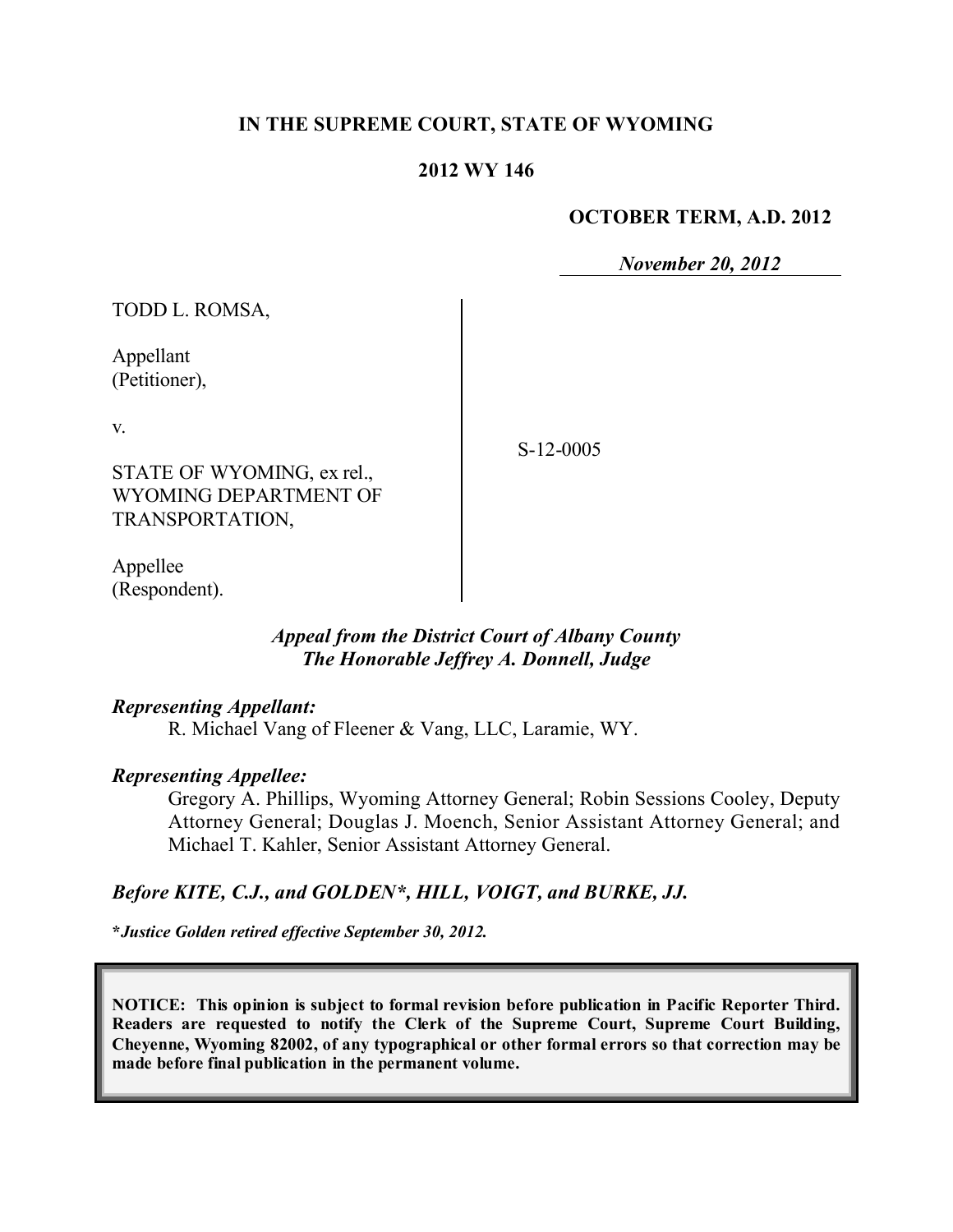#### **HILL,** Justice.

[¶1] After being arrested for driving while under the influence (DWUI) in violation of Wyo. Stat. Ann. § 31-5-233(b) (LexisNexis 2011), Todd L. Romsa submitted a request for contested case hearing before the Office of Administrative Hearings (OAH). Romsa asked the OAH to rule that the procedure used by the arresting officer to conduct the chemical breath test upon which his arrest was based did not comply with Wyo. Stat. Ann. § 31-6-105(a) (LexisNexis 2011) and, therefore, the proposed suspension of his driver's license must be vacated.<sup>1</sup> The OAH hearing examiner issued an Order Upholding *Per Se* Suspension on June 9, 2011. Romsa petitioned the district court to review the order of the OAH and on November 11, 2011, that court affirmed the OAH's order. Romsa now appeals the order of the district court. We affirm the order of the district court affirming the order of the hearing examiner that suspended the driver's license of Romsa.

#### **ISSUES**

[¶2] Romsa presents two issues for our consideration:

I. It is improper for OAH to apply a presumption that the underlying chemical test result is valid where the certified record establishes a failure to comply with Wyoming Statute  $§$  31-6-105(a).

II. If OAH is allowed to apply the presumption that a chemical test is valid, then [Romsa] should be allowed under Rule 12.08 of the Wyoming Rules of Appellate Procedure to provide evidence to rebut the arresting officer's claims that he complied with Wyoming Statute  $\S$  31-6-105(a), where this evidence was not available to [Romsa] at the time of his *implied consent* administrative proceeding.

 $\overline{a}$ 1 Wyo. Stat. Ann. § 31-6-105 (LexisNexis 2011) provides:

**<sup>§ 31-6-105.</sup> Method of performing chemical analysis; persons permitted to draw blood; request by arrested person for test; information made available; evidence of refusal to take test.**

<sup>(</sup>a) Chemical analysis of the person's blood, breath or urine to be considered valid under this section, shall be performed according to methods approved by the department of health and by an individual possessing a valid permit to conduct the analysis. Permits shall be issued by the department of health for this purpose. The department of health may promulgate and approve satisfactory methods in order to ascertain the qualifications of individuals permitted to conduct the analysis and shall issue to qualified individuals permits which are subject to termination or revocation by the department of health.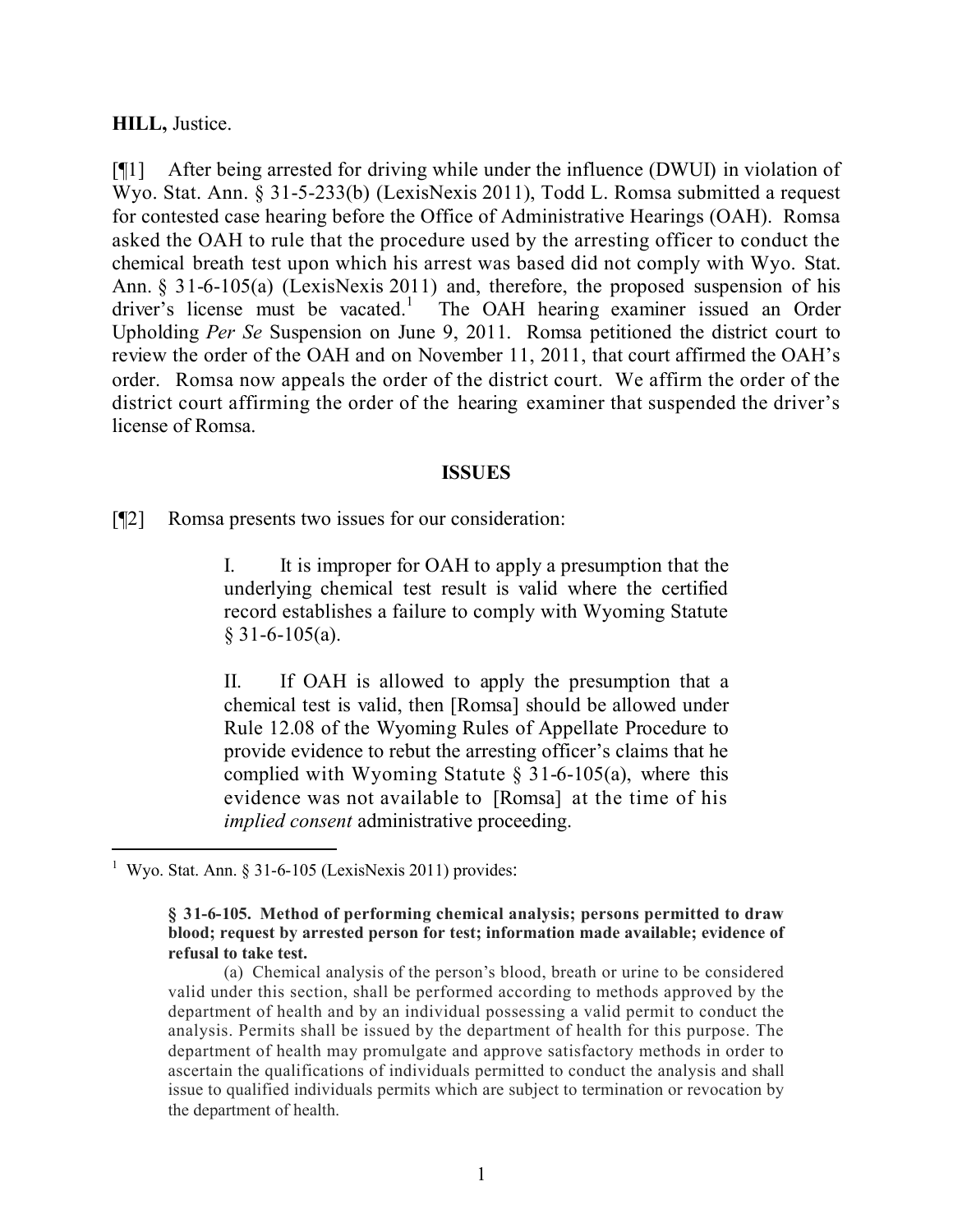### **FACTS**

[3] On April 10, 2011 Romsa was arrested for DWUI in violation of § 31-5-233(b).<sup>2</sup> According to the Wyoming Highway Patrol officer (arresting officer), Romsa was observed driving approximately 80 mph in a 55 mph zone; he failed to acknowledge the pursuing officer for one quarter of a mile despite the fact that the officer had activated his overhead lights, and he otherwise engaged in indecisive driving according to the officer's experience and training. After Romsa pulled over in his vehicle and stopped on the side of Interstate 80, the officer approached the vehicle and as Romsa rolled down his window, the officer smelled a strong odor of an alcoholic beverage emanating from the vehicle. Romsa admitted that he had been drinking alcohol that day and agreed to submit to field sobriety tests. According to the officer, "6 of 6 clues of impairment were easily observed in Mr. Romsa's eyes" during the "Horizontal Gaze Nystagmus" test; Romsa failed the walk and turn test as "7 out of 8 clues of impairment were easily observed;" and "Mr. Romsa exhibited 2 out of 4 clues of impairment" during the one leg stand test. Romsa also agreed to blow into the officer's portable breath test machine, which produced a result of .125.

[¶4] Consequently, the officer placed Romsa under arrest for DWUI at approximately 1634 hours (4:34 p.m.) and he was taken to the Albany County Detention Center for a breath test to determine his blood alcohol content.

[¶5] Pursuant to the arresting officer's Incident Report, once at the detention center, Romsa was read the Wyoming Implied Consent Form at 1725 hours (5:25 p.m.) and Romsa agreed to submit to a chemical test of his breath. The Wyoming Chemical Testing Program Intoximeter OR/IR II With Dry Gas – Operational Checklist (hereinafter "Operational Checklist") prepared by the arresting officer indicates that at 1729 hours (5:29 p.m.) it was discovered that Romsa had "chew" (chewing tobacco) in his mouth and

. . . .

 2 Wyo. Stat. Ann. § 31-5-233(b) (LexisNexis 2011) provides:

**<sup>§ 31-5-233.</sup> Driving or having control of vehicle while under influence of intoxicating liquor or controlled substances; penalties, states in relevant part:**

<sup>(</sup>b) No person shall drive or have actual physical control of any vehicle within this state if the person:

<sup>(</sup>i) Has an alcohol concentration of eight one-hundredths of one percent (0.08%) or more;

<sup>(</sup>ii) Has an alcohol concentration of eight one-hundredths of one percent (0.08%) or more, as measured within two (2) hours after the time of driving or being in actual physical control of the vehicle following a lawful arrest resulting from a valid traffic stop; or

<sup>(</sup>iii) To a degree which renders him incapable of safely driving:

<sup>(</sup>A) Is under the influence of alcohol[.]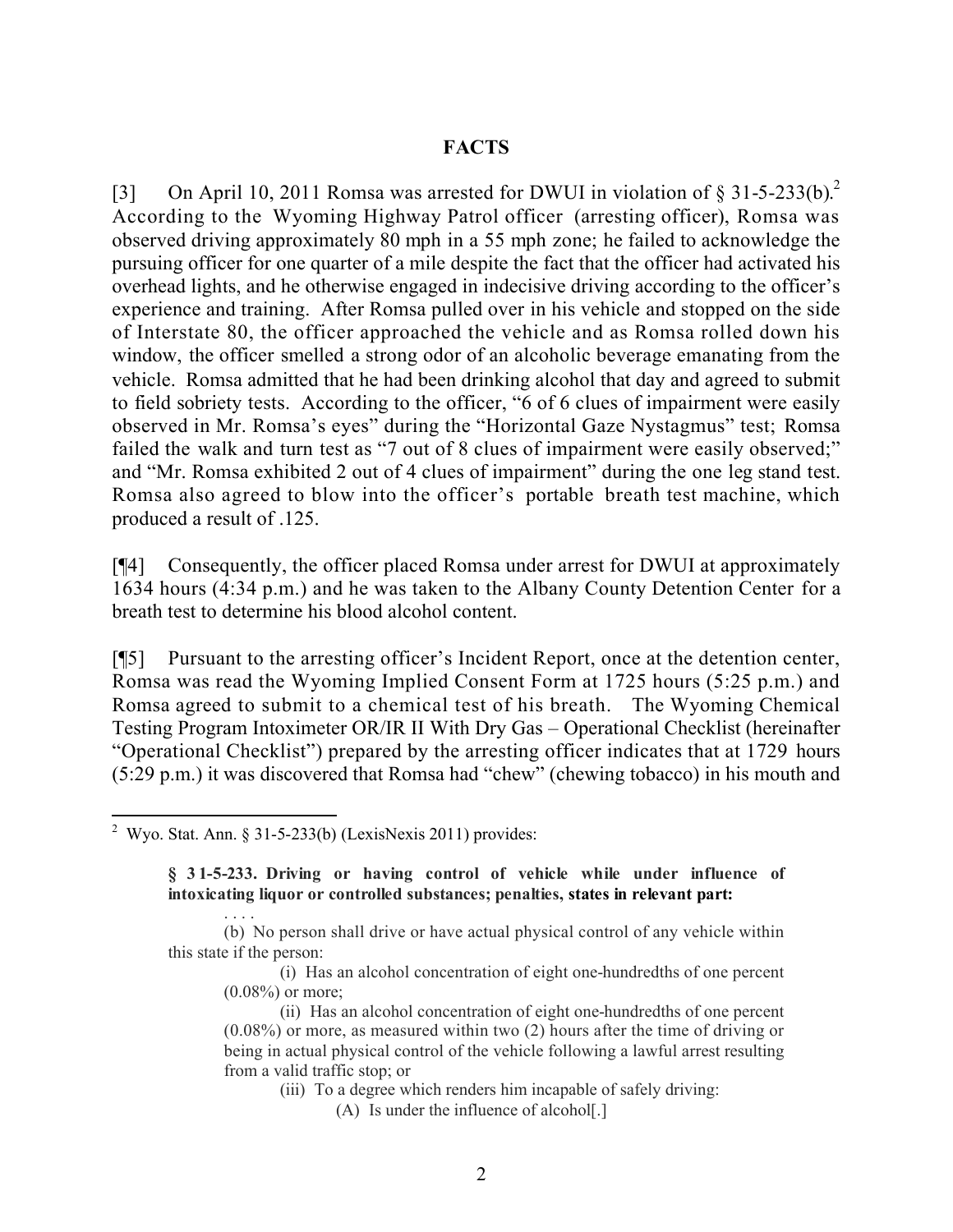he was required to "spit it out." At 1729 hours, the officer then began a mandatory fifteen-minute observation period, which is required by Department of Health (DOH) Wyoming Chemical Testing Program rules and regulations prior to chemical breath testing. DOH *Rules and Regulations for Chemical Analysis for Alcohol Testing*, Ch. III,  $§ 1(a)(i) (2004).$ 

[¶6] According to the Incident Report,

Mr. Romsa submitted to the first breath test (#3438) at 1749 hours [5:49 p.m.] on 04/10/11. Mr. Romsa blew so hard into the machine that it caused an alcohol abort and a new test (#3439) had to be run on the Intox. Machine.

On the next test (#3439), Mr. Romsa provided another sample of his breath at 1755 hours [5:55 p.m.] and the result was a B.A.C. of .100. On the second attempt, Mr. Romsa failed to provide a sufficient air sample by blowing to [sic] lightly into the machine. On the third attempt, Mr. Romsa successfully provided a breath sample and the resulting B.A.C. was .108. Of note, I believe Mr. Romsa was trying to provide a sample of his breath in all of the above instances; he was simply confused as to how to properly provide a sample of his breath in the Intox. Machine.

[¶7] By letter dated April, 20, 2011, Romsa was notified by the Wyoming Department of Transportation (WYDOT) that as a result of his April 10, 2011 arrest for DWUI, his driver's license would be suspended. Evidently having anticipated the driver's license suspension, Romsa submitted a written request for a contested case hearing on April 13, 2011, and the hearing request was referred to the OAH "pursuant to Wyo. Stat. Ann § 31- 7-105(b), the Wyoming Department of Transportation Rules and Regulations, *Driver's Licenses*, Ch. 1 (2009) and the Rules for Contested Case Practice and Procedure before the Office of Administrative Hearings (2008)," and the matter was deemed "appropriate for contested case hearing pursuant to the Wyoming Administrative Procedure Act, Wyo. Stat. Ann. §§ 16-3-101 through 115."

## **Contested Administrative Hearing**

[¶8] The contested administrative hearing was set for June 2, 2011. In addition to the date of the hearing, Romsa was notified in the Notice of Evidentiary Hearing filed on May 10, 2011 that he would be allowed to "introduce physical evidence at the hearing, including documents and/or video or audio tape recordings" as long as he provided the evidence to the OAH prior to the hearing.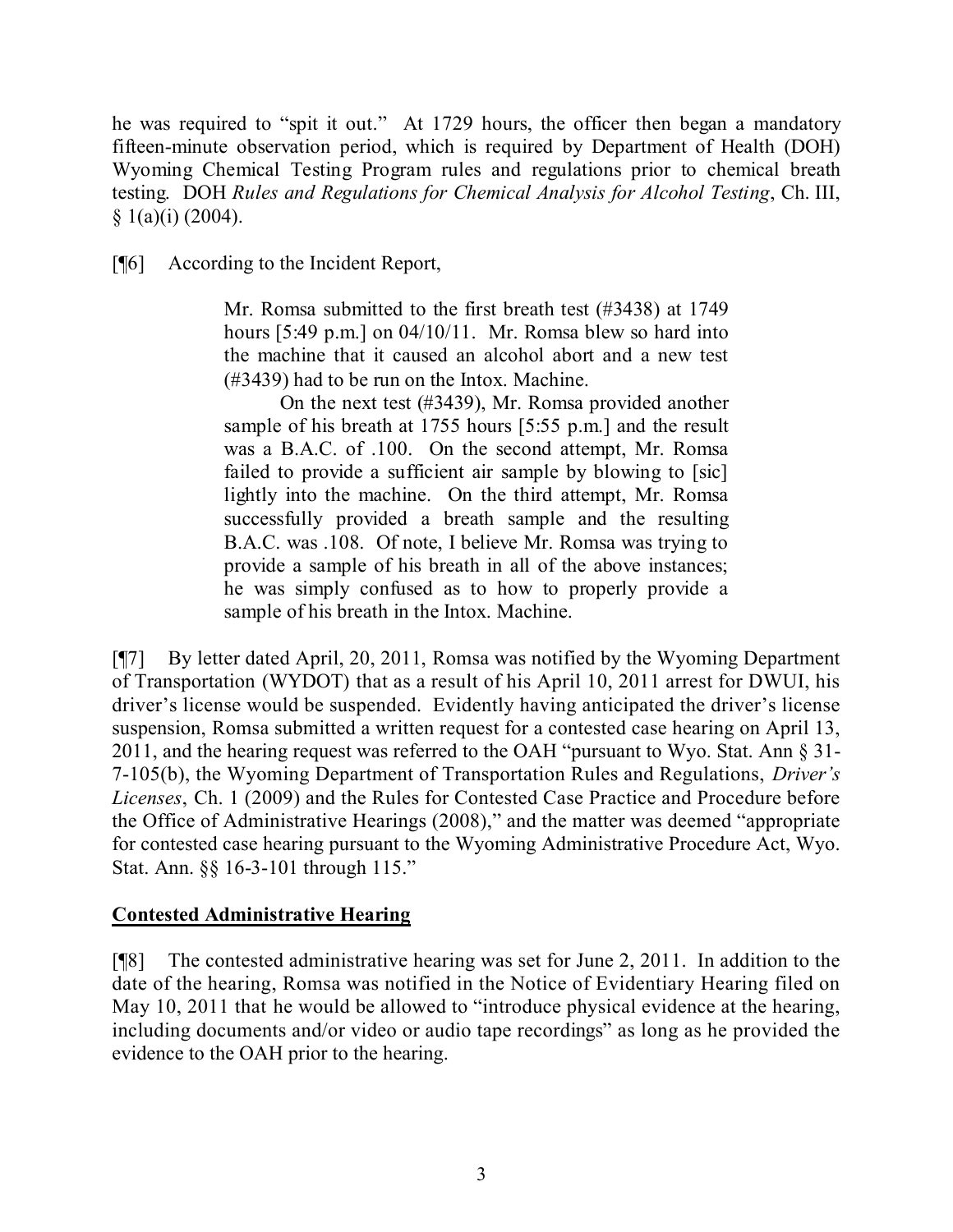[¶9] Also on May 10, 2011, an entry of appearance was filed with the OAH by an attorney representing Romsa, and the attorney was notified that the discovery file had already been sent to Romsa when WYDOT received his request for contested hearing.

[¶10] On May 16, 2011, Romsa filed a Request for Decision on the Pleadings and Motion to Vacate Proposed Suspension. Accordingly, Romsa asked that the "matter be decided on the pleadings and information contained in the *certified record* in this case." (Emphasis added.) Romsa *submitted no additional evidence and relied solely on the certified record***.**

[¶11] The certified record was provided by WYDOT and contained, in relevant part:

1. The arresting officer's *Signed Statement*,

2. The *Incident Report* "about [the officer's] contact with, investigation, arrest and chemical testing of Romsa,"

3. The Wyoming Chemical Testing Program Intoximeter EC/IR-EC/IR II With Dry Gas Operational Checklist (*Operational Checklist*),

4. A breath test record printout for test #3438 "which reflected a test at 1749 [5:49 p.m.] and noted a Test Status: Mouth alcohol," (*Test #3438*), and

5. A breath test record printout for test #3439 (*Test #3439*) reflecting Romsa's breath samples given at 1755 (5:55 p.m.) and 1759 (5:59 p.m.) with results of 0.100 and 0.108 BAC. [Emphasis added.]

[¶12] In his written argument, Romsa stated that: "The only issue in this case is whether the arresting officer observed the Licensee for the appropriate 15 minute observation period after the arresting officer received a mouth alcohol abort message for the Licensee's very first breath sample." Romsa argued:

> In the current case, the Operational Checklist shows that [the arresting officer] started the 15 minute observation period at '1729 hrs discovered Mr. Romsa had chew in [his] mouth, had him spit it out.' Mr. Romsa's first reading was at '17:49' and the 'Test Status:' at bottom of the Subject Test shows an abort message of mouth alcohol. … [The arresting officer] immediately restarted the EC/IR up again and received two valid test results at '17:55' and '17:59' respectively. The first test was six (6) minutes after the mouth alcohol abort message and the second was ten (10) minutes after the mouth alcohol abort message. Because [the arresting officer] failed to wait the required 15 minutes after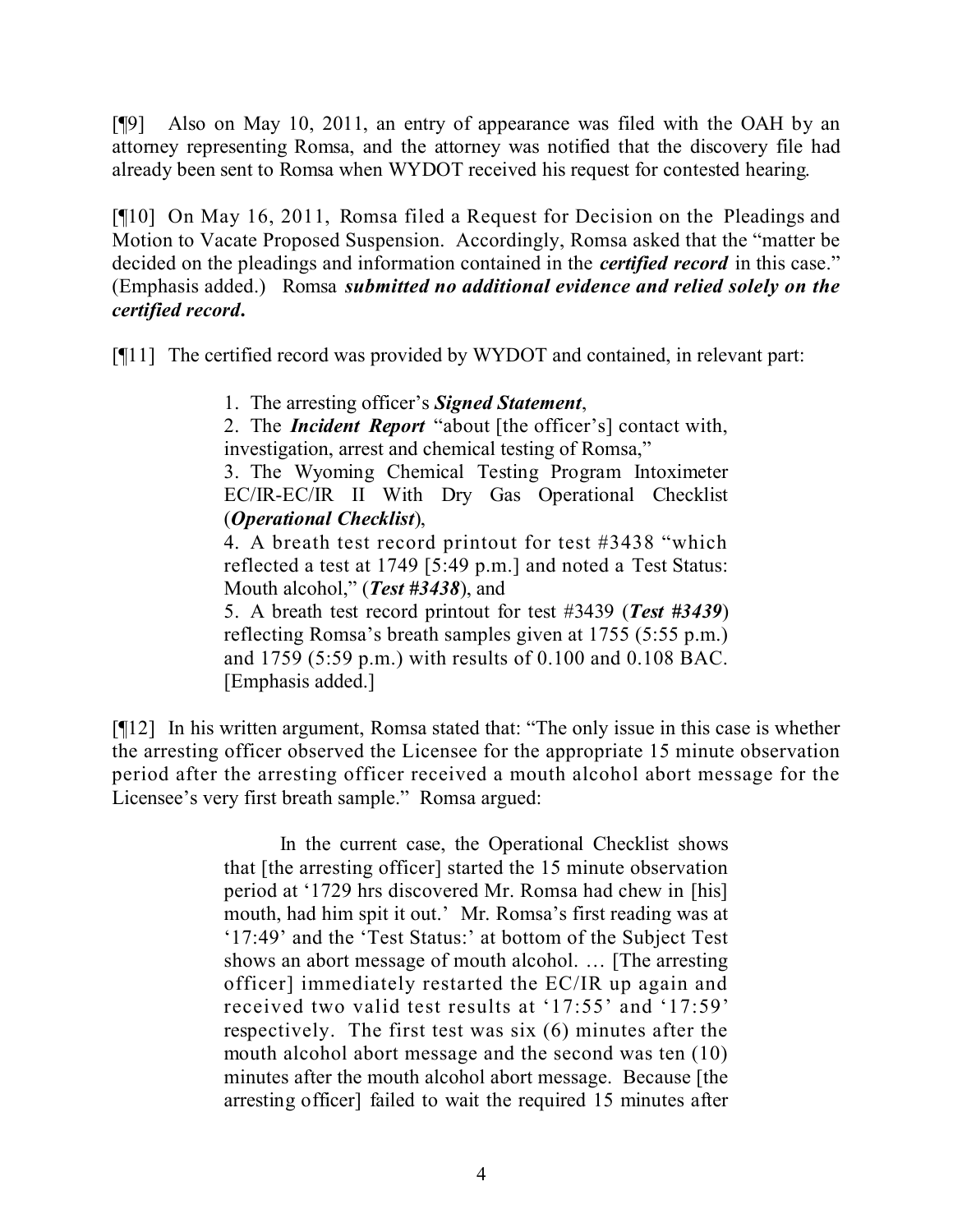receiving the mouth alcohol abort message, the officer failed to comply with the rules and regulations for admission of the chemical test result and the proposed suspension must be vacated.

[¶13] Romsa relied upon the DOH *Rules and Regulations for Chemical Analysis for Alcohol Testing*.This rule provides:

> *(i) Subject must be observed for a minimum of fifteen (15) minutes prior to testing to prevent residual mouth alcohol. All foreign material (except dentures) must be removed from the mouth at the start of observation period and subject must not be allowed to smoke, eat, drink, or place anything in their oral cavity, etc. If the subject vomits or regurgitates, the observation period must be restarted after rinsing the mouth with water. A dry burp or belch will not affect the test; therefore, the observation period time can continue.* [Emphasis added.]

*Id.*, Ch. III § 1(a)(i).

[¶14] After "consider[ing] the evidence and argument presented," the OAH determined that:

> Chapter III  $\S$  1(a) Procedure for Analysis is the only place where reference is made to mouth alcohol and contains the same language in paragraph two of the Operational Checklist. This section requires a 15-minute observation period to prevent residual mouth alcohol. However, the section also provides a dry burp or belch will not affect the test and the observation can continue. *In this matter, no testimony was provided by Romsa and the only evidence is contained in the certified record***.** The evidence from [the arresting officer] reflected [that] he started the observation period at 1729 hours, at 1749 hours Romsa 'blew so hard into the machine that it caused an alcohol abort…', at 1755 Romsa provided the first breath sample on a new test and at 1759 Romsa provided the second usable breath sample. It appears, based on the evidence presented; blowing too hard into the machine is similar to a dry burp or belch which does not affect the observation period. *The evidence presented in the certified record established [that the arresting officer] observed the required 15-minute observation period prior to*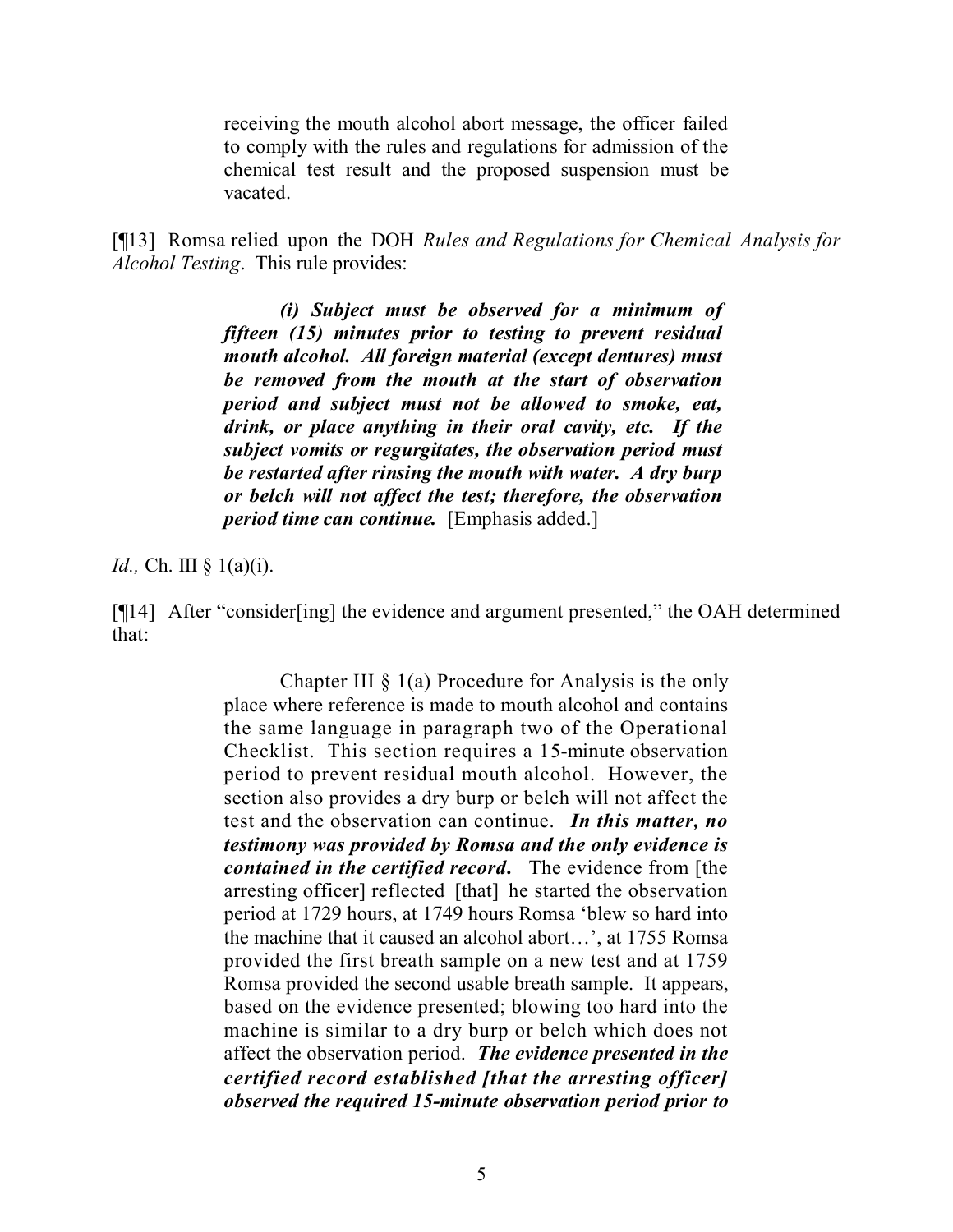*testing and the breath test is admissible***.** Since Romsa's counsel stipulated to all the other issues and the certified record provided evidence establishing all the other issues, the proposed suspension action is upheld." [Emphasis added.]

## **Appeal to the District Court**

[¶15] On June 10, 2011, Romsa filed a Petition for Judicial Review with the Second Judicial district court. In his petition, Romsa set forth the issue on appeal as: "Was the Licensee's breath result valid under Wyoming Statute 31-6-105(a), where the breath result clearly showed a 'mouth alcohol' abort message, and the arresting officer failed to restart the 15 minute observation/deprivation period." [sic]

[¶16] Furthermore, identical to his written argument presented to the OAH in his petition to the district court, Romsa again argued that "[b]ecause [the arresting officer] failed to wait the required 15 minutes after receiving the mouth alcohol abort message, the officer failed to comply with the rules and regulations for admission of the chemical test result and the proposed suspension must be vacated." Romsa requested

> [t]hat the Court find that as a matter of law under the rules created for admission of chemical tests pursuant to § 31-6- 105(a), that this Court find that the 'mouth alcohol' abort message that was created in this case required the officer to restart the 15-minute observation period under the statutory predicate, and that his failure to do so requires that this Court find the test was not performed in compliance with Wyoming's implied consent law.

[¶17] In its Decision Letter dated October 27, 2011, the district court "having reviewed the [administrative] record and considered the briefs of the parties" found that,

> [The arresting officer] had Mr. Romsa remove chewing tobacco from his mouth and began a fifteen-minute observation period at 1729 hours. The trooper did *not* observe Mr. Romsa with any 'foreign material' in his mouth, *nor* did Mr. Romsa vomit or regurgitate, during this time. Instead, the *only* evidence before the OAH was that the "mouth alcohol" error message occurred at 1749 hours because Mr. Romsa "blew so hard into the machine that it caused an alcohol abort[.]" Nothing in Wyoming law or regulations requires the start of a new observation period under these circumstances. *Compare People v. Ebert*, 931 N.E.2d 279, 284 (Ill. App. Ct. 2d Dist. 2010). Under the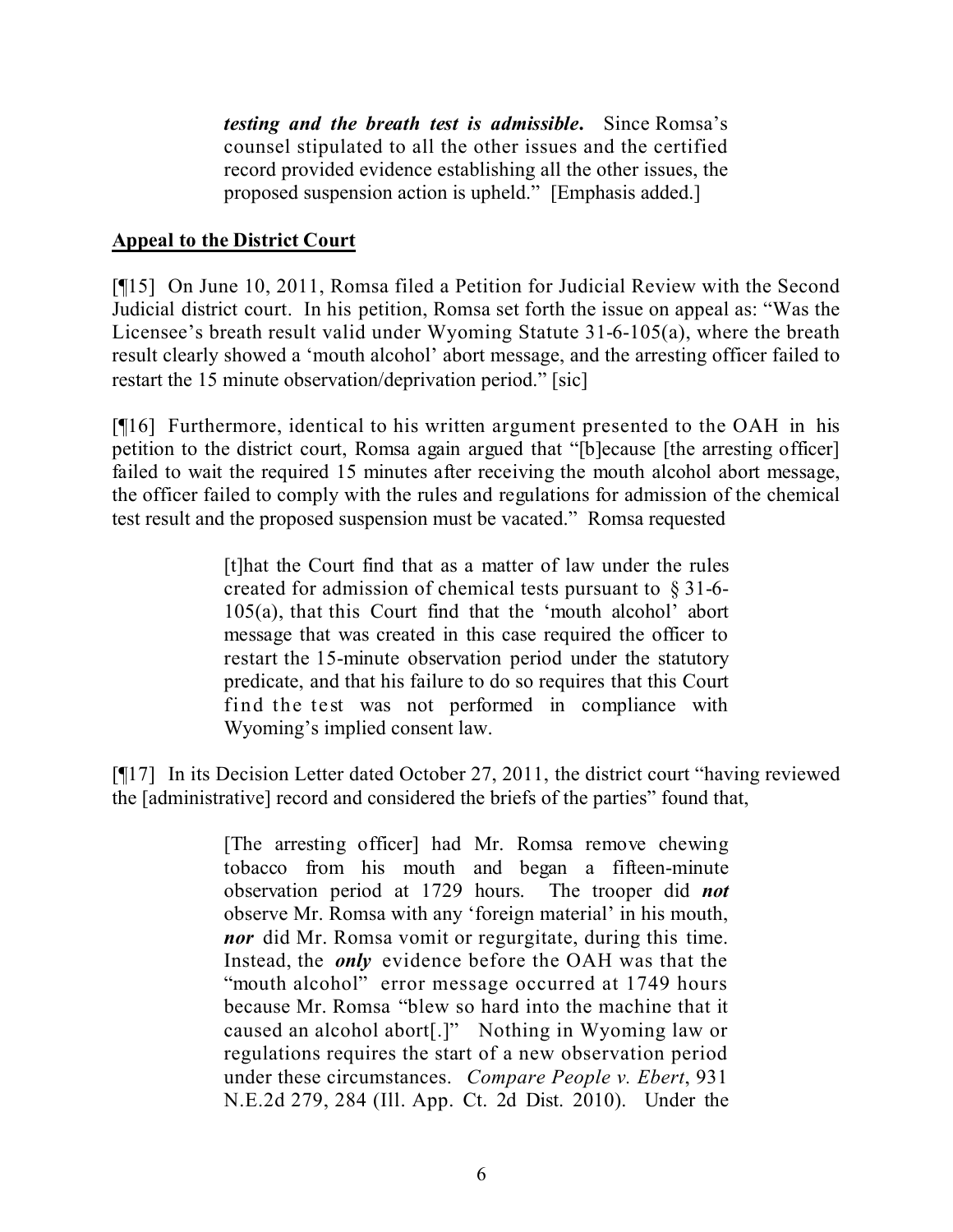facts, as presented to the OAH and the record in this matter, Wyoming Department of Health Rules and Regulations and Wyoming law do *not* require a new fifteen-minute observation period after Mr. Romsa's first breath rest result aborted due to "mouth alcohol." [Emphasis in original.]

[¶18] Ultimately, the district court found "no error" on the part of the OAH and held that the "OAH's *Order Upholding Per Se Suspension* [was] **AFFIRMED** in all respects." (Emphasis added.)

### **STANDARD OF REVIEW**

[¶19] "When we consider an appeal from a district court's review of an administrative agency's decision, we give no special deference to the district court's decision. Instead, 'we review the case as if it had come directly to us from the administrative agency.'" *Dale v. S & S Builders, LLC,* 2008 WY 84, ¶ 8, 188 P.3d 554, 557 (Wyo. 2008) (quoting *Newman v. State ex rel. Wyo. Workers' Safety & Comp. Div.,* 2002 WY 91, ¶ 7, 49 P.3d 163, 166 (Wyo. 2002)). The standard of review of administrative actions is governed by W.R.A.P. 12.09 and Wyo. Stat. Ann § 16-3-114(c) (LexisNexis 2011), which provides in relevant part:

> To the extent necessary to make a decision and when presented, the reviewing court shall decide all relevant questions of law, interpret constitutional and statutory provisions, and determine the meaning or applicability of the terms of an agency action. In making the following determinations, the court shall review the whole record or those parts of it cited by a party and due account shall be taken of the rule of prejudicial error. The reviewing court shall:

…. (ii) Hold unlawful and set aside agency action, findings and conclusions found to be:

> (A) Arbitrary, capricious, an abuse of discretion or otherwise not in accordance with law;

…. (E) Unsupported by substantial evidence in a case reviewed on the record of an agency hearing provided by statute.

See *Wylie v. Wyoming DOT*, 970 P.2d 395, 397 (Wyo. 1998).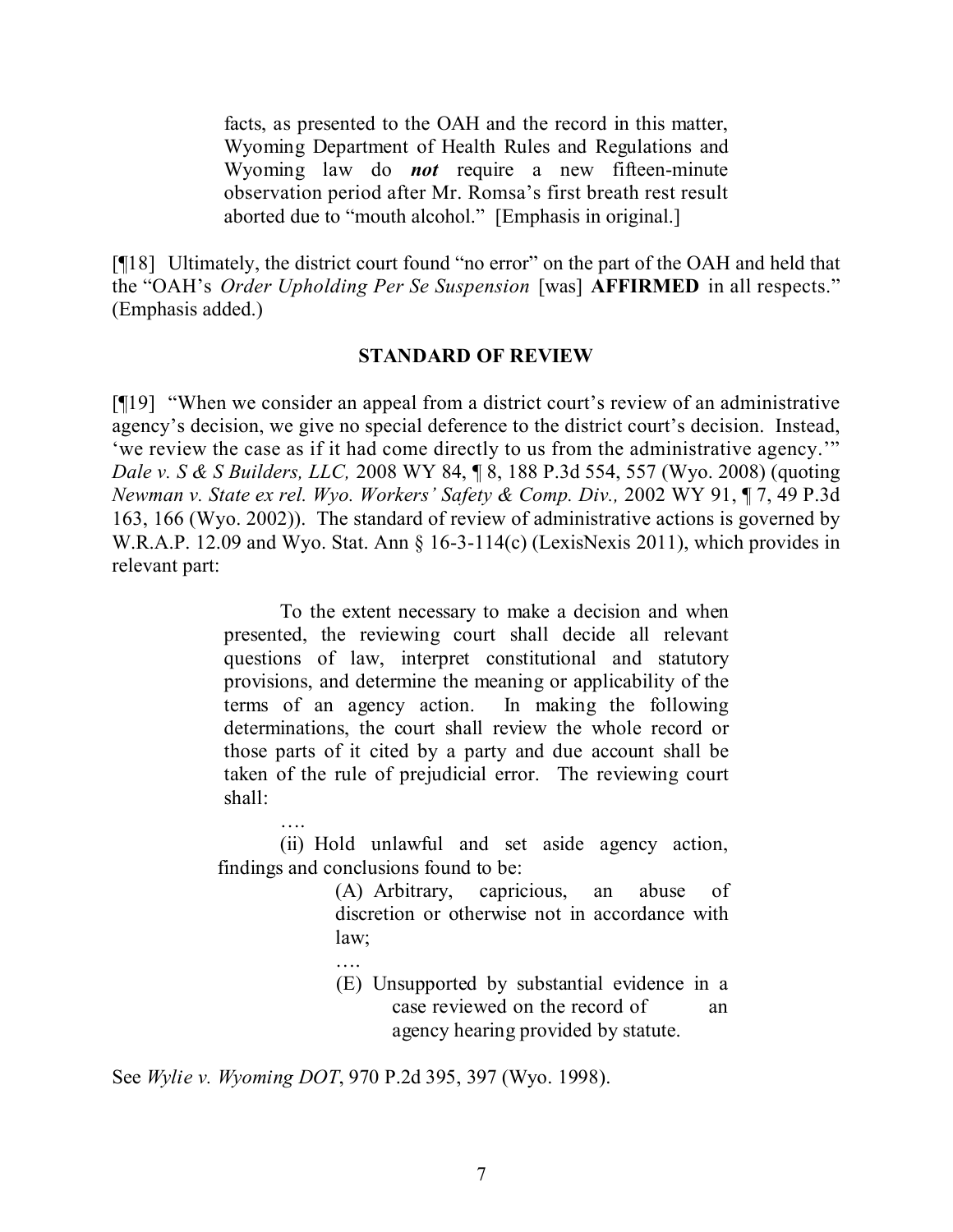[¶20] The "substantial evidence standard will be applied any time we review an *evidentiary ruling*." *Dale*, ¶ 22, 188 P. 3d 554 at 561 (emphasis added).

> If the hearing examiner determines that the burdened party failed to meet his burden of proof, we will decide whether there is substantial evidence to support the agency's decision to reject the evidence offered by the burdened party by considering whether that conclusion was contrary to overwhelming weight of the evidence in the record as a whole. ... Importantly, our review of any particular decision turns not on whether we agree with the outcome, but on whether the agency could reasonably conclude as it did, based on all the evidence before it.

*Dale*, ¶ 22, 188 P.3d at 561.

[¶21] However, when we review an agency's *conclusions of law, such as questions regarding statutory interpretation*, we review the agency's conclusions *de novo. Dale*, ¶ 26, 188 P.3d at 561. See also *McClean v. State,* 2003 WY 17, 62 P.3d 595 (Wyo. 2003). "Properly promulgated rules and regulations have the same force and effect of law. We construe them as we construe statutes." *Johnson v. City of Laramie*, 2008 WY 73, ¶ 7, 187 P.3d 355, 357 (Wyo. 2008).

When construing statutes

our primary consideration is to determine the legislature's intent. All statutes must be construed in *pari materia* and, in ascertaining the meaning of a given law, all statutes relating to the same subject or having the same general purpose must be considered and construed in harmony. Statutory construction is a question of law, so our standard of review is *de novo.* We endeavor to interpret statutes in accordance with the legislature's intent. *We begin by making an inquiry respecting the ordinary and obvious meaning of the words employed according to their arrangement and connection***.** We construe the statute as a whole, giving effect to every word, clause, and sentence, and we construe all parts of the statute in *pari materia*. *When a statute is sufficiently clear and unambiguous, we give effect to the plain and ordinary meaning of the words and do not resort to statutory construction***.** We must not give a statute a meaning that will nullify its operation if it is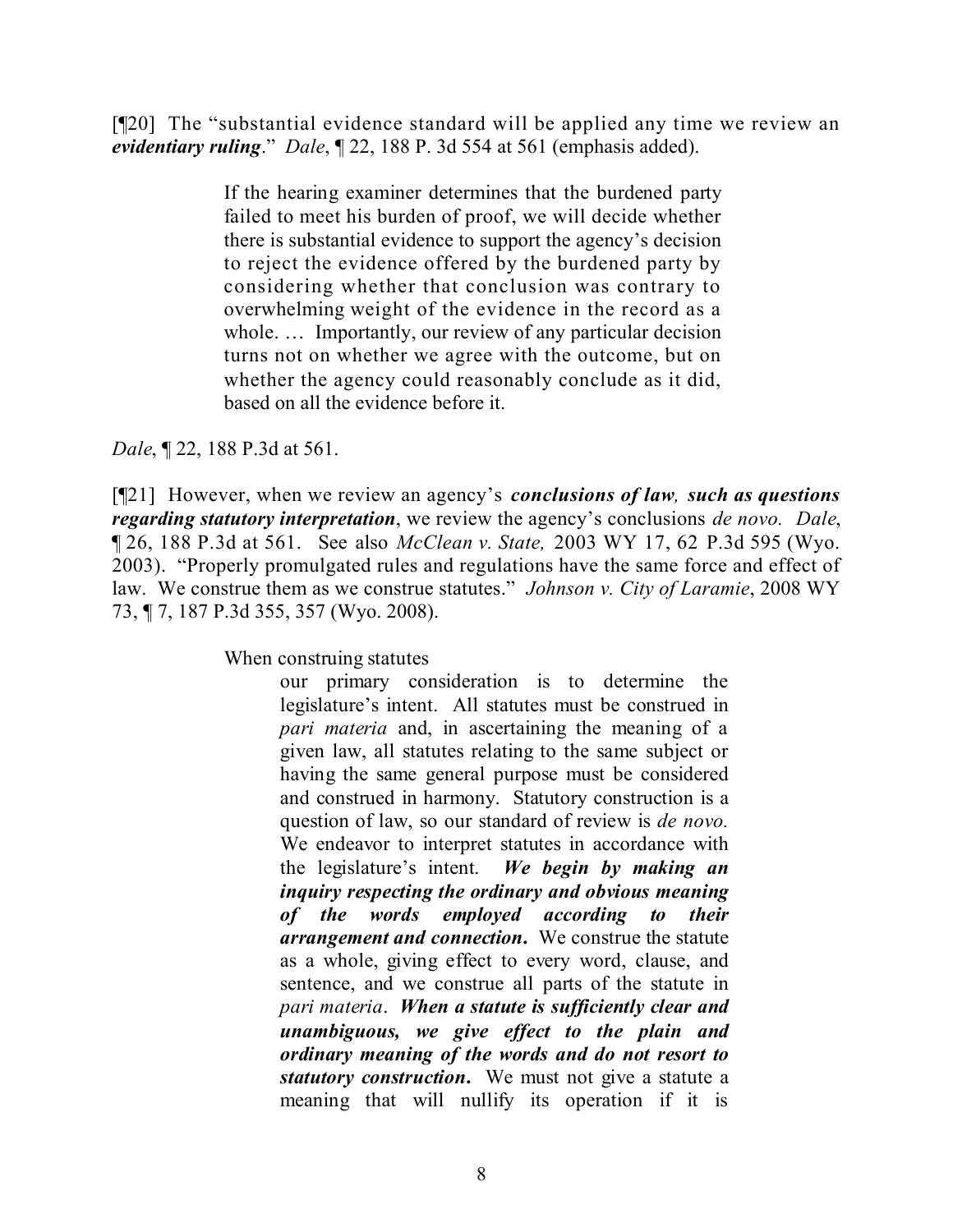susceptible to another interpretation. *Moreover, we will not enlarge, stretch, expand, or extend a statute to matters that do not fall within its express provisions***.'"**

*Johnson*, ¶ 7, 187 P.3d at 357 (quoting *Muller v. Jackson Hole Mt. Resort,* 2006 WY 100, ¶ 9, 139 P.3d 1162, 1166 (Wyo. 2006)) (emphasis added).

[¶22] Furthermore, in determining whether or not a statute (or administrative rule or regulation) is sufficiently clear and unambiguous, we look first to the plain language and ordinary meaning of the words. *McClean*, ¶ 6, 62 P.3d 597.

> A statute is clear and unambiguous if its wording is such that reasonable persons are able to agree on its meaning with consistency and predictability. Conversely, a statute is ambiguous if it is found to be vague or uncertain and subject to varying interpretations. We have said that divergent opinions among parties as to the meaning of a statute may be evidence of ambiguity. However, the fact that opinions may differ as to a statute's meaning is not conclusive of ambiguity. Ultimately, whether a statute is ambiguous is a matter of law to be determined by the court.

*McClean*, ¶ 6, 62 P.3d at 597-98 (internal citations omitted).

## **DISCUSSION**

[¶23] In his administrative hearing, Romsa stated the issue to be decided as, "whether the arresting officer observed the Licensee for the appropriate 15-minute observation period after the arresting officer received a mouth alcohol abort message for the Licensee's very first breath sample." In his petition to the district court Romsa set forth the issue on appeal as:

> Was the Licensee's breath result valid under Wyoming Statute 31-6-105(a), where the breath result clearly showed a 'mouth alcohol' abort message, and the arresting officer failed to restart the 15-minute observation/deprivation period. [sic]

[¶24] In his appeal to this Court Romsa states the first of his two issues as: "It is improper for OAH to apply a presumption that the underlying chemical test result is valid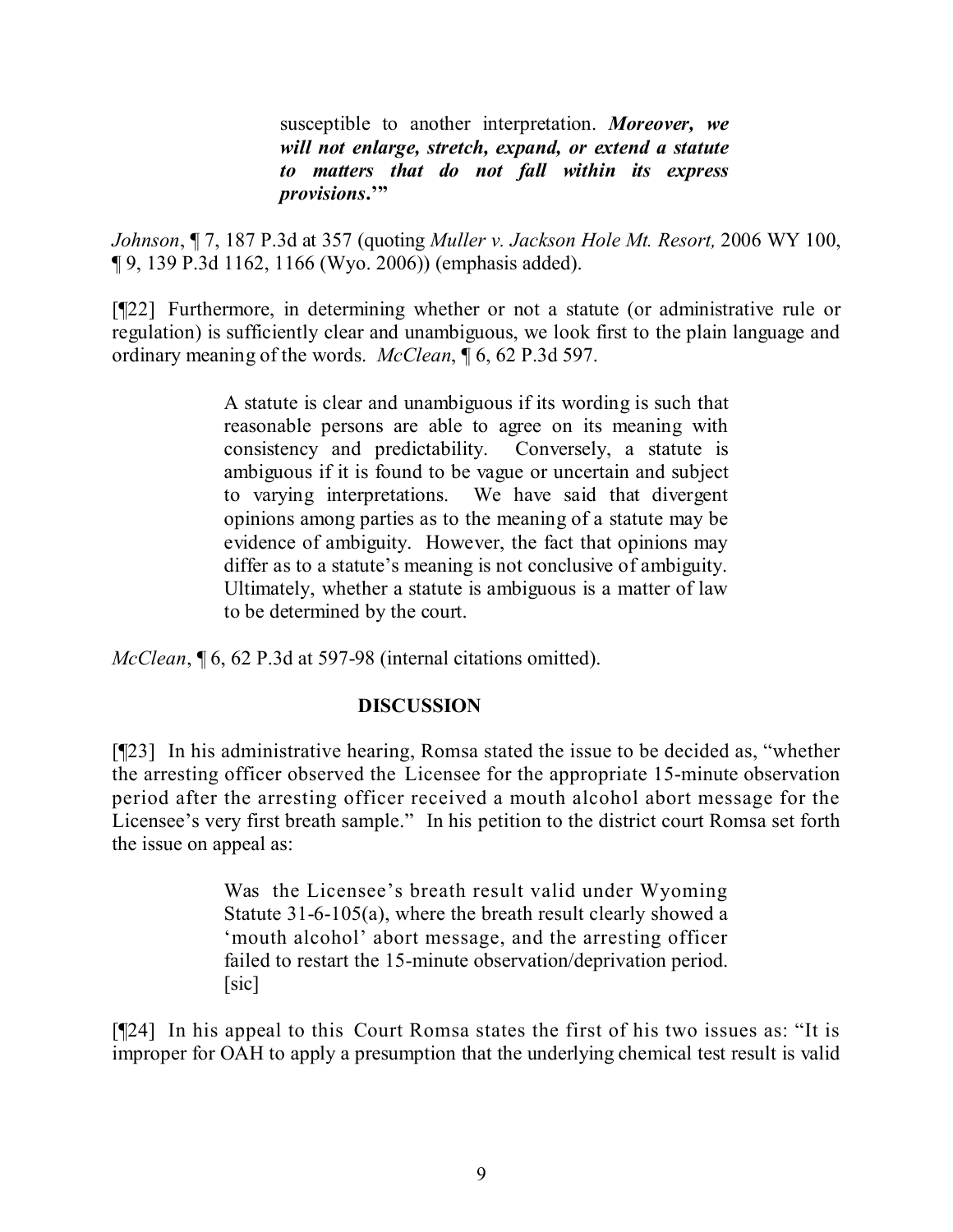where the certified record establishes a failure to comply with Wyoming Statute § 31-6- $105(a)$ ."<sup>3</sup>

[¶25] While Romsa has stated his "issue" differently in each of the three proceedings (i.e., the administrative proceeding, the district court appeal, and his appeal to this Court), and while in his argument to this Court he seems to mix factual issues with interpretation of law issues, it is clear to this Court that the issue on appeal is a question of law. Accordingly, "we review the agency's conclusions *de novo*." *Dale*, ¶ 26, 188 P. 3d at 561.

[¶26] In this case, the facts are undisputed. "In this matter, *no testimony was provided by Romsa and the only evidence is contained in the certified record*." (Emphasis added.) It is undisputed that Romsa voluntarily submitted to a chemical breath test for alcohol. At 1729 (5:29 p.m.) the arresting officer discovered that Romsa had chewing tobacco in his mouth and had Romsa "spit it out" pursuant to DOH *Rules and Regulations for Chemical Analysis for Alcohol Testing*, Ch. III § 1(a)(i) requiring: "All foreign material … be removed from the mouth at the start of observation period and subject must not be allowed to smoke, eat, drink, or place anything in their oral cavity, etc."

[¶27] It is undisputed that 20 minutes passed from the time that Romsa took the chewing tobacco out of his mouth to the time when he gave his first breath sample at 1749 (5:49 p.m.). Clearly, this timeframe comports with the language of the DOH rule requiring that the "[s]ubject must be observed for a minimum of fifteen (15) minutes prior to testing to prevent residual mouth alcohol." *Rules and Regulations for Chemical Analysis for Alcohol Testing*, Ch. III § 1(a)(i).

[¶28] Romsa does not dispute that he was observed for a minimum of 15 minutes prior to testing but, instead, takes issue with the fact that he was not asked to, nor did he, rinse his mouth with water after spitting out the "chew." Specifically, he argues that "the arresting officer failed to follow the guideline for rinsing contaminants out of a mouth prior to having someone provide a breath sample, which became evident when the breath machine subsequently provided a 'mouth alcohol' message."

 $\overline{a}$ 

<sup>&</sup>lt;sup>3</sup> The "presumption" referenced by Romsa is contained in the Wyoming Office of Administrative Hearings *Rules for Contested Case Practice and Procedure Before the Office of Administrative Hearings*, *Special Rules Relating to Driver's Licenses,* Ch. VI § 2(c) (2002):

<sup>(</sup>c) [W]hen the Wyoming Department of Transportation presents evidence establishing that the chemical testing was conducted using methods approved under Wyo. Stat. Ann. § 31-6-105, it shall be presumed that the test result is accurate. This presumption may be rebutted by evidence establishing that the specific test result is inaccurate as a result of equipment malfunction or improper administration.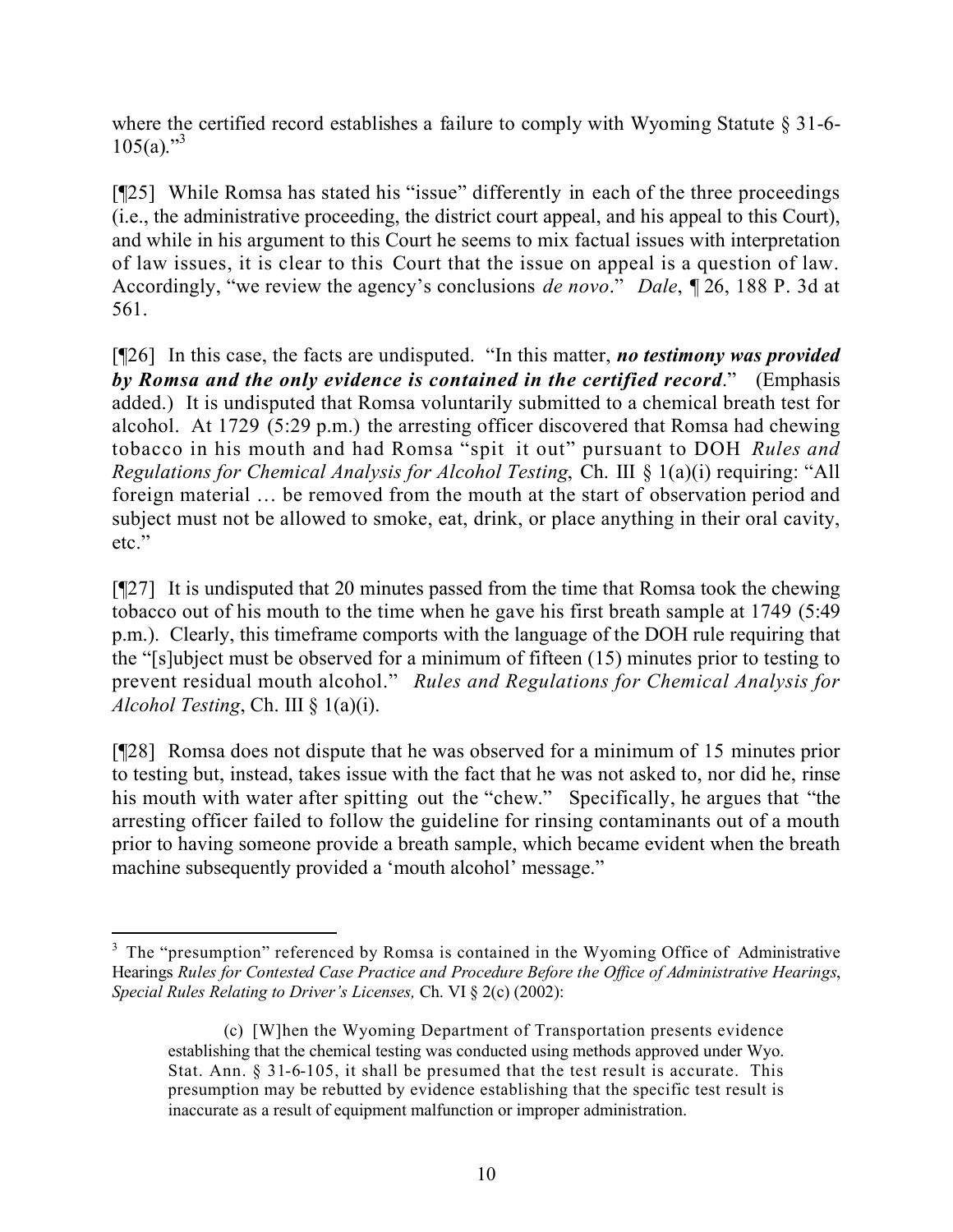[¶29] Apparently, Romsa is relying on the portion of the DOH rule that states: "If the subject vomits or regurgitates, the observation period must be restarted after rinsing the mouth with water." *Rules and Regulations for Chemical Analysis for Alcohol Testing*, Ch. III  $\S$  1(a)(i). However, Romsa is ignoring the first part of that sentence, i.e.: "If the subject vomits or regurgitates…" Nowhere in the record has it been submitted that Romsa vomited or regurgitated at any time.

[¶30] Moreover, Romsa argues,

Given the fact that the officer received a mouth alcohol abort message after the arresting officer knew [that Romsa] had chewing tobacco in his mouth, it was incumbent on the officer to restart the 15-minute observation period prior to having [Romsa] take another chemical test. In this case, the officer did not wait 15 minutes to restart the machine and received two results after a mouth alcohol abort message. …Chewing tobacco is a mouth contaminant in the same manner as vomit and requires the rinsing of the mouth in order to remove the contaminating material. In this case, [Romsa] had chew in his mouth and he was not allowed to rinse it out, which explains why the machine gave a mouth alcohol reading shortly after [Romsa] attempted to provide a breath sample."

[¶31] While Romsa may be correct that "[c]hewing tobacco is a mouth contaminant in the same manner as vomit and requires the rinsing of the mouth in order to remove the contaminating material,"<sup>4</sup> (a conclusory statement that this Court takes no position on in this opinion) *Romsa provided no factual evidence of such in his administrative hearing*. Instead, the *only* evidence before the OAH as to the question of why the breath machine gave a mouth alcohol reading on Romsa's first breath sample was Romsa "blew so hard into the machine that it caused an alcohol abort[.]" And ultimately, the OAH found that "the evidence presented in the certified record established [the arresting officer] observed the required 15-minute observation period prior to testing and the breath test is admissible."

 4 In his appeal, Romsa attached an article to his brief as "evidence" that was not a part of the record below. He argues that the attached article was "reprinted" as a chapter in a book that is "regarded as an authoritative book on the subject of chemical testing and forensic toxicology" and is evidence that chewing tobacco may contaminate breath alcohol results. However, because we find that Romsa failed to apply to this Court for leave to present additional evidence pursuant to W.R.A.P. 12.08, and has failed to show good cause as to why he did not present the evidence in this contested case hearing (see discussion regarding Romsa's second issue on appeal), we will not consider this "additional evidence" on appeal.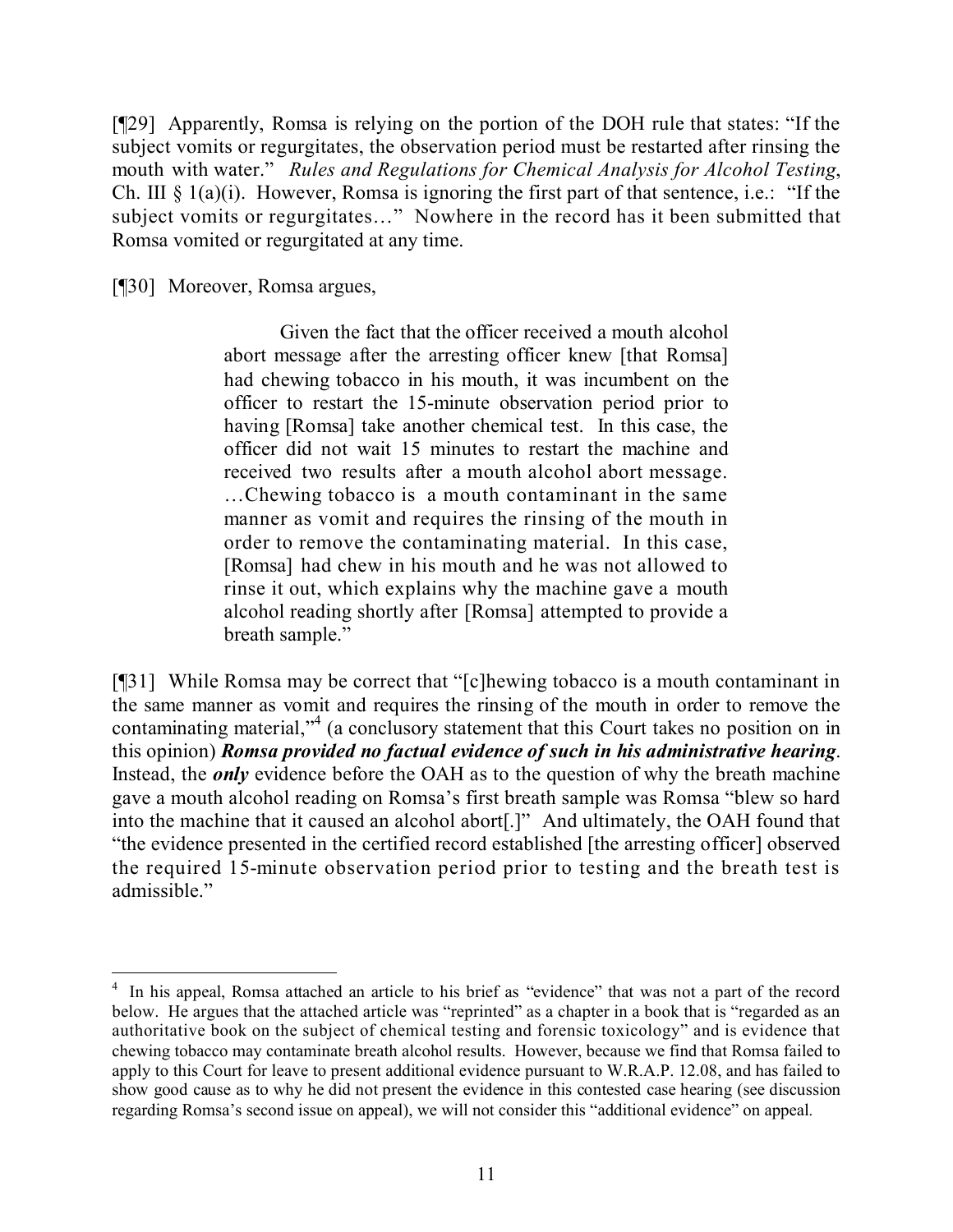[¶32] We reiterate that the facts before the OAH in the contested administrative hearing were undisputed. The issue before the OAH, and now this Court, is a question of statutory interpretation. Specifically, we focus on the administrative rule relied upon by Romsa at the administrative hearing: DOH *Rules and Regulations for Chemical Analysis for Alcohol Testing*, Ch. III § 1(a)(i). In so doing,

> [w]e begin by making an inquiry respecting the ordinary and obvious meaning of the words employed according to their arrangement and connection. … When a statute is sufficiently clear and unambiguous, we give effect to the plain and ordinary meaning of the words and do not resort to the rules of statutory construction. … Moreover, we will not enlarge, stretch, expand or extend a statute to matters that do not fall within its express provisions.

*Johnson,* ¶ 7, 187 P.3d at 357.

[¶33] Romsa would have this Court disregard the "plain and ordinary meaning" of the language of DOH *Rules and Regulations for Chemical Analysis for Alcohol Testing*, Ch. 3 § 1(a)(i). The rule specifically requires rinsing of the mouth *only* if the licensee vomits or regurgitates. Romsa would have this Court "enlarge, stretch, expand or extend" the rule to require rinsing of the mouth after the licensee empties his mouth of chewing tobacco. *Johnson,* ¶ 7, 187 P.3d at 357. He would also have us expand the law to require a new 15-minute observation period any time the breath test results in a reading of "mouth alcohol."

[¶34] "We endeavor to interpret statutes in accordance with the legislature's intent." *Johnson*, ¶ 7, 187 P.3d at 357. We find that the language of the DOH *Rules and Regulations for Chemical Analysis for Alcohol Testing*, Ch. III § 1(a)(i), is clear and unambiguous. The DOH, by the authority granted to it by the legislature in  $\S 31-6-105(a)$ clearly detailed under what circumstances a licensee should be required to rinse his mouth prior to testing and under what circumstances the 15-minute observation period must be restarted. Had the DOH intended to include those circumstances when the licensee was found to have chewing tobacco in his mouth and require rinsing of the mouth prior to testing, and/or those times when the breath test aborted due to "mouth alcohol" and require a re-start of the 15-minute observation period, it certainly could have done so. We, however, decline to substitute our judgment for that of the legislature and DOH in light of the unambiguous "ordinary and obvious meaning of the words employed according to their arrangement and connection." *Johnson*, ¶ 7, 187 P.3d at 357.

[¶35] Accordingly, we find, as did the district court, that "[u]nder the facts, as presented to the OAH and the record in this matter, Wyoming Department of Health Rules and Regulations and Wyoming law do *not* require a new fifteen-minute observation period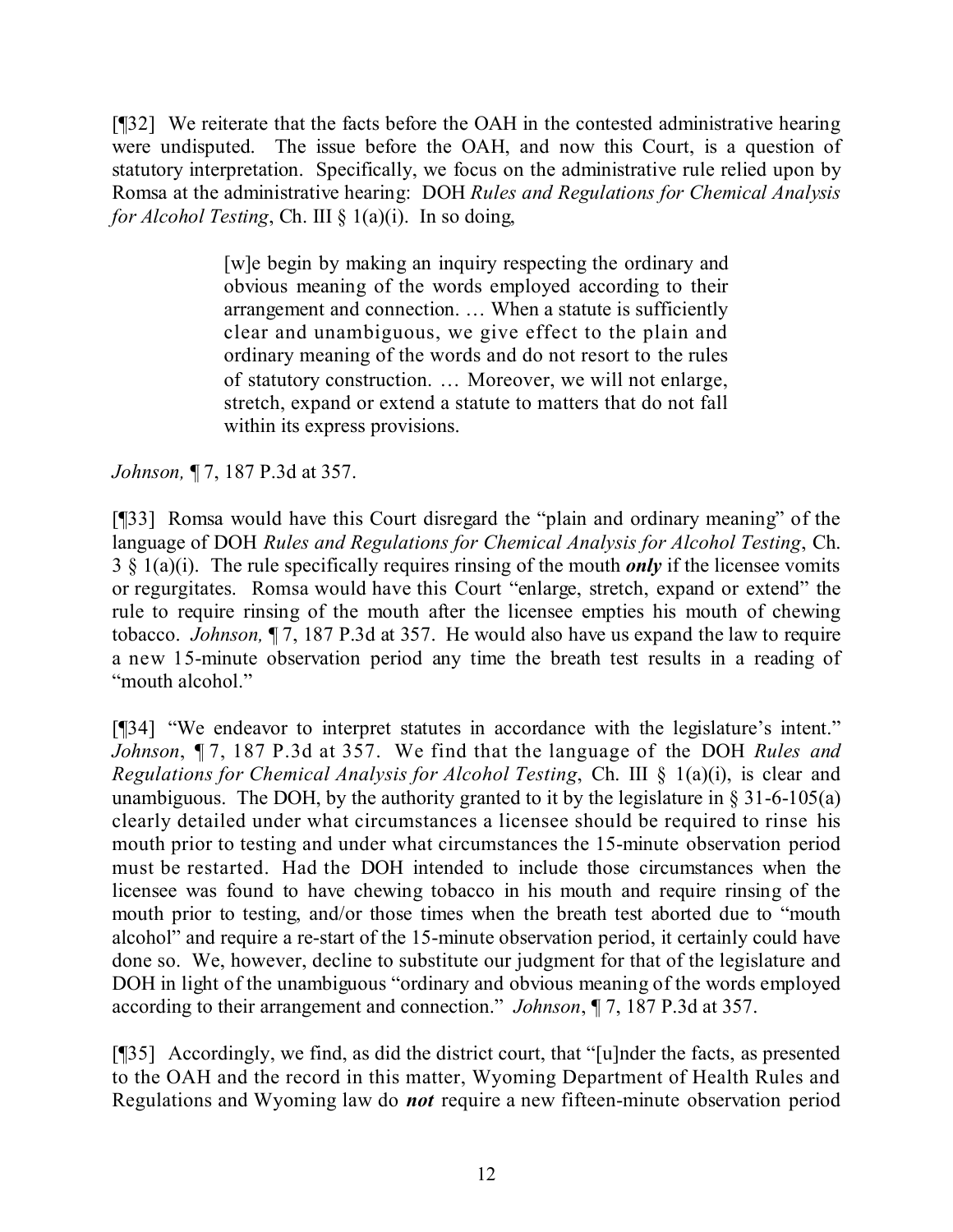after Mr. Romsa's first breath test result aborted due to 'mouth alcohol,'" and that the "OAH's *Order Upholding Per Se Suspension* is **AFFIRMED** in all respects." (Emphasis in original.)

[¶36] In order to more precisely address Romsa's first issue on appeal to this Court, and in light of our discussion, we find that the certified record presented by the WYDOT at the administrative hearing establishes that the arresting officer performed the chemical analysis of Romsa's breath according to the methods approved by the DOH (specifically, *Rules and Regulations for Chemical Analysis for Alcohol Testing*, Ch. III, § 1(a)(i)) and as a result, it was proper for the OAH to apply a presumption that the underlying chemical test result was valid. § 31-6-105(a).

[¶37] This brings us to *Romsa's second issue*:

If the OAH is allowed to apply a presumption that a chemical test is valid, then [Romsa] should be allowed under Rule 12.08 of the Wyoming Rules of Appellate Procedure to provide evidence to rebut the arresting officer's claims that he complied with Wyoming Statute  $\S$  31-6-105(a), where this evidence was not available to [Romsa] at the time of his *implied consent* administrative hearing. [Emphasis in original.]

[¶38] The DOH *Rules for Contested Case Practice and Procedure Before the Office of Administrative Hearings*, *Special Rules Relating to Driver's Licenses*, Ch. VI § 2(c) (2002), states:

> (c) [W]hen the Wyoming Department of Transportation presents evidence establishing that the chemical testing was conducted using methods approved under Wyo. Stat. Ann. § 31-6-105, it shall be presumed that the test result is accurate. This presumption may be rebutted by evidence establishing that the specific test result is inaccurate as a result of equipment malfunction or improper administration.

[¶39] Having found that the OAH, and subsequently the district court, did not err in finding that the WYDOT presented sufficient evidence in the certified record to establish during the administrative hearing "that the chemical testing [of Romsa] was conducted using methods approved under Wyo. Stat. Ann. § 31-6-105," we also find that the burden was properly shifted to Romsa to rebut the presumption that his breath test result was accurate. The presumption can be rebutted by showing "equipment malfunction or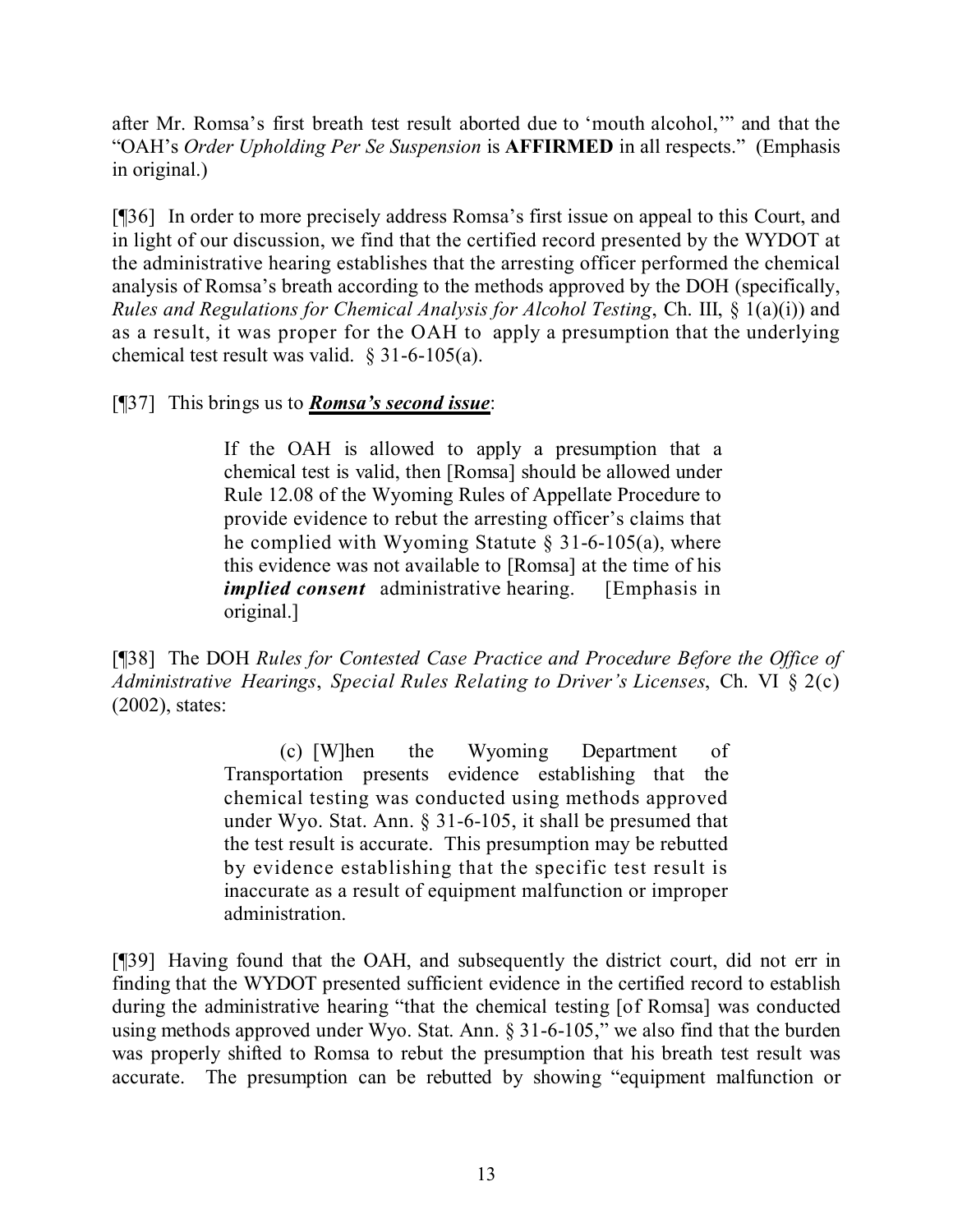improper administration" of the test. *Special Rules Relating to Driver's Licenses,* Ch. VI  $§$  2(c).

[¶40] Evidently, it is Romsa's position that the breath test result was inaccurate due to "improper administration." He argues that

> [T]here is absolutely no science to support the arresting officer's claim that blowing too hard into a breath machine will cause a 'mouth alcohol' reading and the fact [that] chewing tobacco was observed and [Romsa] was not allowed to rinse it out, requires a finding that the breath test result was not valid.

Furthermore, Romsa argues that

There is nothing in the record to support the officer's assertion that blowing too hard into the breath machine can create a 'mouth alcohol' abort message," and that, instead, when "someone attempts to blow too hard into the breath machine," it will actually provide a 'Maximum flow exceeded' test result reading.

[¶41] However, the "evidence," that Romsa maintains supports his position that there was an "improper administration" of the breath test, was never presented to the OAH. Again, Romsa submitted no evidence and, instead, relied entirely upon the pleadings and certified record submitted by the WYDOT.

[¶42] Nevertheless, Romsa has attached to his appellate brief to this Court various records that he believes support his position, including a scientific article regarding chewing tobacco and its relation to "mouth alcohol," and various other documents obtained by Romsa's counsel "[a]s a result of discovery in another DWUI case," that purportedly show "that the EC/IR II breath machine has a specific message that the machine creates when someone blows too hard into the breath machine." Romsa argues that "[t]his message is 'Maximum flow exceeded,'" and "this new discovery should at least allow [Romsa] to have a remand under Rule 12.08 of the Wyoming Rules of Appellate Procedure[.]"

[¶43] W.R.A.P. 12.08 states, in relevant part, as follows:

# **Rule 12.08. Presentation of Evidence.**

If, before the date set for hearing, application is made to the reviewing court for leave to present additional evidence, and it is shown to the satisfaction of the court the additional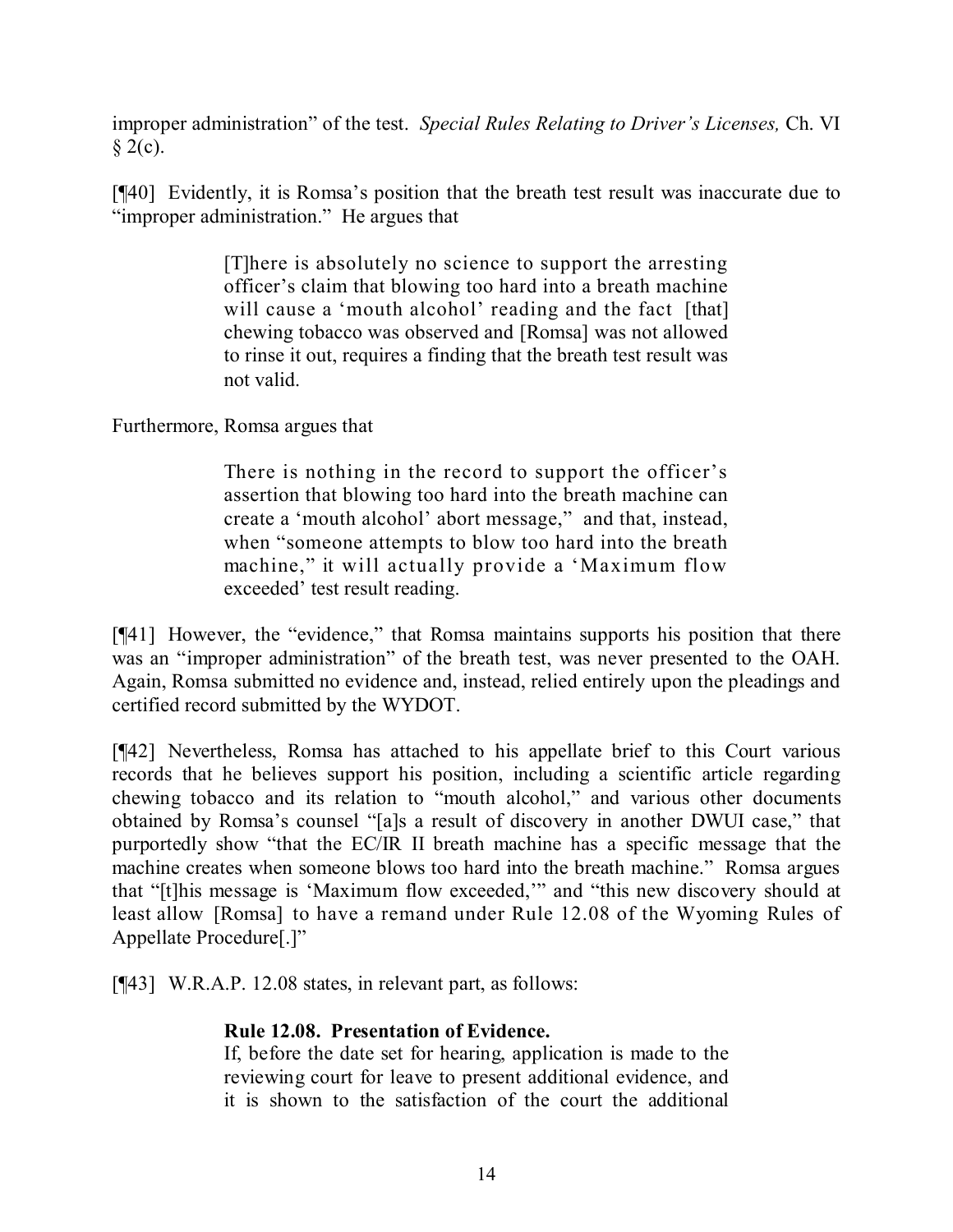evidence is material, and good cause for failure to present it in the proceeding before the agency existed, the reviewing court, in contested cases, shall order the additional evidence to be taken before the agency upon those conditions determined by the reviewing court.

[¶44] At no time has Romsa applied to this Court for leave to present additional evidence as required by W.R.A.P. 12.08. Even if he had, however, Romsa has not shown "good cause for failure to present it in the proceeding before the agency." *Id.*

[¶45] Romsa insists that because the "scope of discovery available to a licensee in a Wyoming *implied consent* hearing" is limited, and he "was not entitled to the discovery of the EC/IR II machine [breath machine] for the implied consent hearing in the aboveentitled matter and the information concerning the 'maximum flow exceeded' was provided to [Romsa's] counsel as discovery in another criminal case and *after* the hearing for the above-entitled matter," he "has set forth proof that would require a remand and further proceedings before OAH[.]" (Emphasis in original.)

[¶46] As support for his position, Romsa references *Jones v. State ex rel. Wyo. DOT*, 991 P.2d 1251, 1253-54 (Wyo. 1999) and Wyo. Stat. Ann. § 31-6-103(c). Section 31-6- 103(c) provides for a contested case hearing before a license is suspended pursuant to our implied consent law and states:

> Prehearing discovery, available to any interested party is limited to access to the notice of suspension, signed statement and any accompanying documentation submitted by the arresting officer. Other types of discovery available under other law are not available in a hearing under this section.

Wyo. Stat. Ann. § 31-6-103(c) (LexisNexis 2011).

[¶47] However, even if Romsa was only afforded access to limited discovery, he discounts the fact that he had access to all of the documents contained in the certified record, including the Incident Report and the breath test record printout for test #3438 "which reflected a test at 1749 [5:49 p.m.] and noted Test Status: Mouth alcohol," (Test #3438). *At that time*, Romsa could have argued and submitted the scientific evidence that he now wants to submit, which purportedly supports his position that

> [c]hewing tobacco is a mouth contaminant in the same manner as vomit and requires the rinsing of the mouth in order to remove the contaminating material. In this case, [Romsa] had chew in his mouth and he was not allowed to rinse it out, which explains why the machine gave a mouth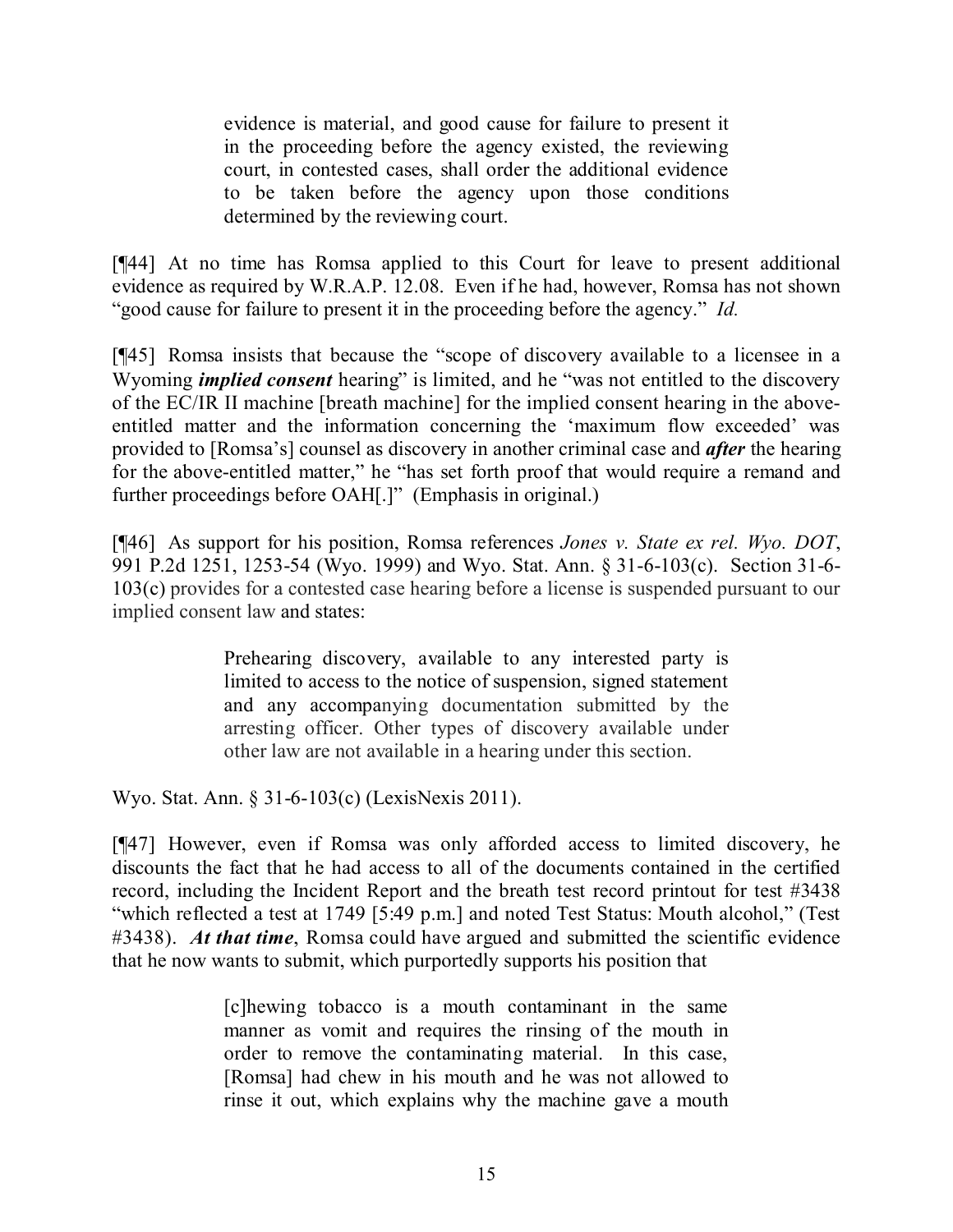alcohol reading shortly after [Romsa] attempted to provide a breath sample.

He did not do so.

[¶48] Additionally, with regard to his argument that a "mouth alcohol" reading does not occur when someone blows too hard into the machine and that, rather, a "maximum flow exceeded" result would appear, Romsa certainly had the right to question the arresting officer regarding the "mouth alcohol" result, regardless of whether or not he was aware at the time of the hearing that a different reading could, or should, appear. Indeed Romsa was aware of *Jones* since he uses it to support his position that discovery is limited. Yet, that case specifically states:

> A driver's constitutional rights to confront and crossexamine the arresting officer are satisfied by the driver's ability to subpoena the officer. *Dept. of Rev. & Taxation v. Hull*, 751 P.2d 351, 355 (Wyo. 1988). If the hearing officer affords the driver the opportunity to secure the attendance of the arresting officer, due process has been made available. *Id. The notice of suspension and temporary license form given to Wyoming drivers by the arresting officer advises the driver of his right to subpoena the officer***,** stating "if you want the peace officer at the hearing, *you* must specifically request that the officer be subpoenaed and *you* will be liable for any expenses incurred because of the subpoena." *The only reason Jones was not able to confront and crossexamine the officer was his own failure to utilize his right to subpoena the officer to secure his attendance at the hearing***.** He was not denied due process. [Emphasis added.]

*Jones*, 991 P.2d at 1254-55.

[¶49] Like *Jones,* the notice of suspension and temporary license form given to Romsa in this case and signed by him on April 10, 2011, expressly stated: "If you want the Peace Officer at the hearing, you must specifically request that the officer be subpoenaed[.]" However, Romsa waived his right to subpoena the arresting officer in this case when he requested that the case be determined on the pleadings and certified record alone. We agree with the WYDOT in this case that Romsa's

> failure to take advantage of the contested case hearing process does not equate to the 'good cause' contemplated in Wyoming Rule of Appellate Procedure 12.08. Accordingly, Romsa's failure to follow the rules of procedure and this